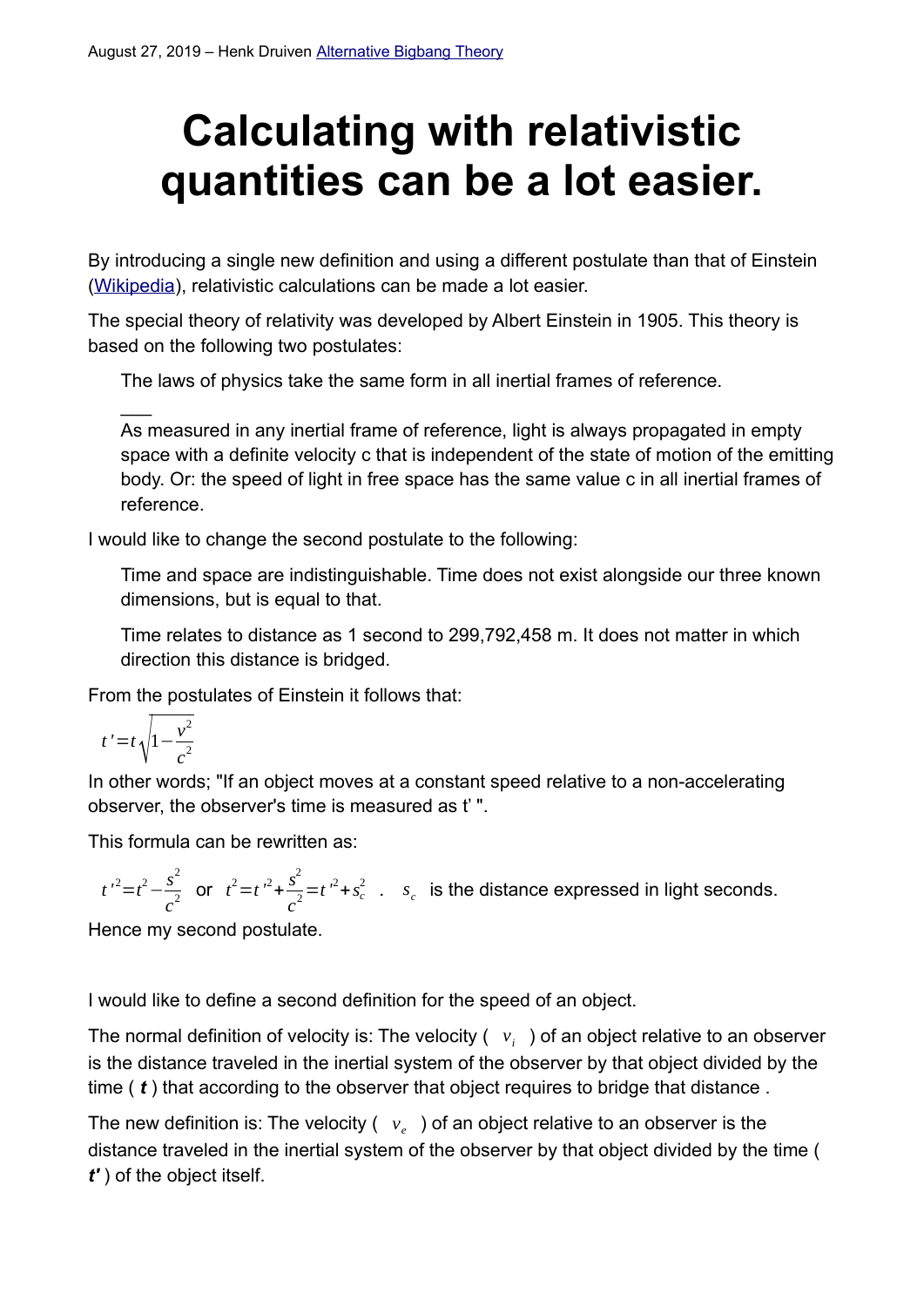We can now derive the following formulas:

$$
= 2 \t i^{2} = t^{2} + s_{c}^{2}
$$
\n
$$
= 2 \t \frac{t^{2}}{s_{c}^{2} \cdot c^{2}} = \frac{1}{c^{2}} + \frac{t^{2}}{s_{c}^{2} \cdot c^{2}}
$$
\n
$$
= 2 \t \frac{1}{v_{i}^{2}} = \frac{1}{c^{2}} + \frac{1}{v_{e}^{2}}
$$
\n
$$
= 2 \t \frac{1}{v_{i}^{2}} = \frac{1}{c^{2}} + \frac{1}{v_{e}^{2}}
$$
\n
$$
= 2 \t \frac{1}{v_{e}^{2}} = \frac{1}{c^{2}} + \frac{1}{v_{e}^{2}}
$$
\n
$$
= 2 \t \frac{1}{v_{e}^{2}} = \frac{1}{v_{i}^{2}} - \frac{1}{v_{e}^{2}} - \frac{1}{\sqrt{1}} = \frac{1}{v_{i}^{2}} - \frac{1}{\sqrt{1}} = \frac{1}{v_{i}^{2}} - \frac{1}{\sqrt{1 - v_{i}^{2}/c^{2}}}
$$
\n
$$
= 2 \t \frac{1}{v_{i}^{2}} = \frac{1}{v_{e}^{2}} - \frac{1}{v_{e}^{2}} + \frac{1}{v_{e}^{2}} = 2 \t \frac{1}{v_{i}^{2}} = \frac{1}{v_{i}^{2}} - \frac{1}{v_{e}^{2}/c^{2}}
$$
\n
$$
= 2 \t \frac{1}{v_{i}^{2}} = \frac{1}{v_{e}^{2}} - \frac{1}{v_{e}^{2}} = \frac{1}{v_{e}^{2}} - \frac{1}{v_{e}^{2}} - \frac{1}{v_{e}^{2}} - \frac{1}{v_{e}^{2}} - \frac{1}{v_{e}^{2}} - \frac{1}{v_{e}^{2}} - \frac{1}{v_{e}^{2}} - \frac{1}{v_{e}^{2}} - \frac{1}{v_{e}^{2}} - \frac{1}{v_{e}^{2}} - \frac{1}{v_{e}^{2}} - \frac{1}{v_{e}^{2}} - \frac{1}{v_{e}^{2}} - \frac{1}{v_{e}^{2}} - \frac{1}{v_{e}^{2}} - \frac{1}{v_{e}^{2}} - \frac{1}{v_{e}^{2}} - \frac{1}{v_{e}^{2}} - \
$$

(A) is useful if you want  $v_i$  to replace with  $v_e$ .

(B) if you want  $v_e$  to replace with  $v_i$ . (C) if you want  $\sqrt{1-v_i^2/c^2}$  to replace with  $\frac{1}{\sqrt{1-v_i^2/c^2}}$  $\frac{1}{\sqrt{1+v_e^2/c^2}}$  or vice versa.

## **Now some calculation examples:**

#### *Example 1*

Suppose we shoot a clock at an enormous speed to Mars and back again at the same speed. Mars is at that moment 10 light minutes =  $10 \times 60 \times 300,000$  km = 180 million km away from us (360 million km vice versa, 20 light minutes).

According to an observer on earth, the clock takes 40 minutes to return. What is the clock at if it is set to 0:00:00 on departure?

*Answer:*

 $t_{clock}$ =t'=√ $t^2 - s_c^2 = \sqrt{40^2 - 20^2}$ =34.64*min*=34:38*min* .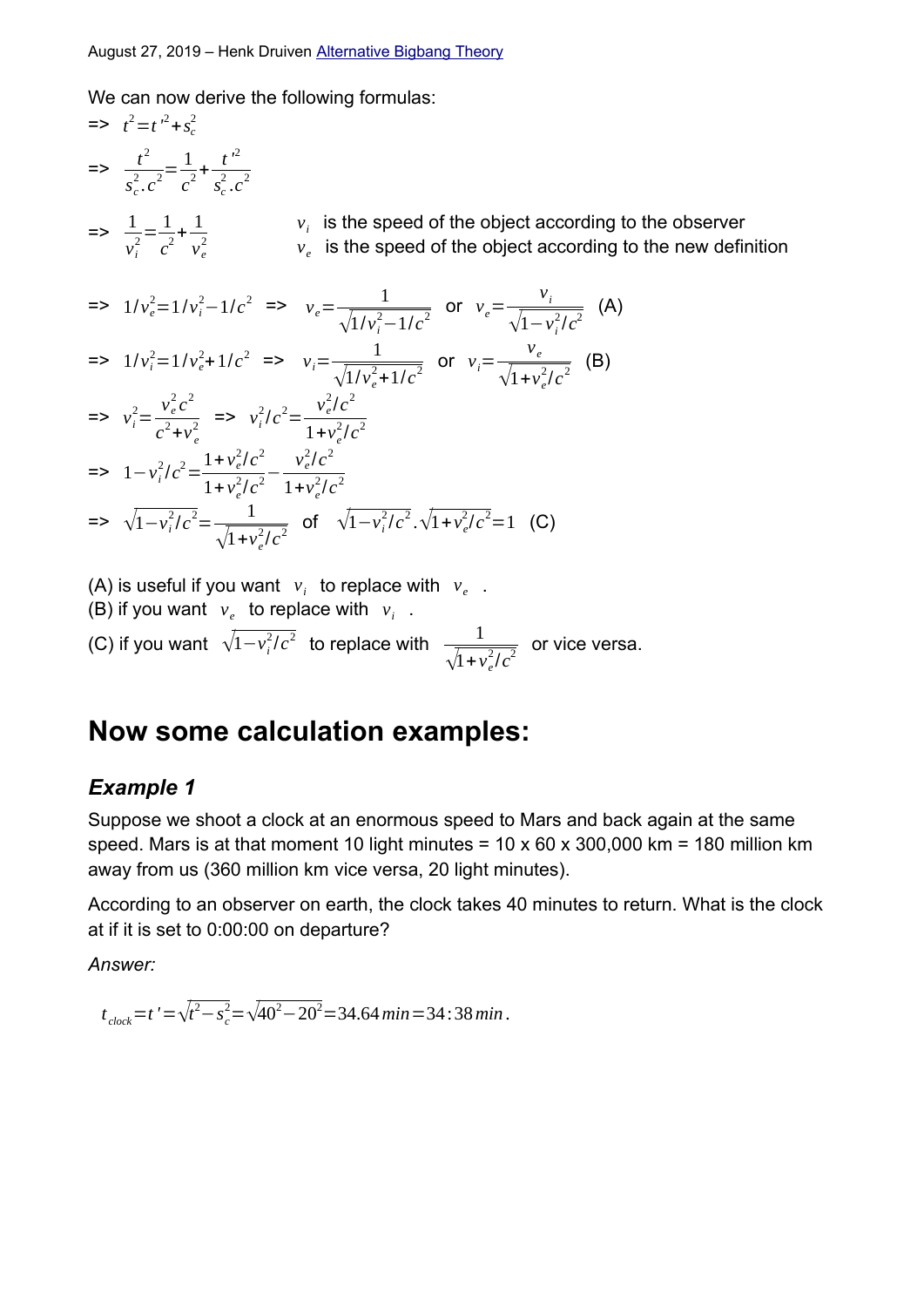August 27, 2019 – Henk Druiven [Alternative](https://alternative/) [Bigbang](https://alternativebigbang/) [Theory](https://alternativebigbangtheory.org/)

## *Example 2:*

What is the kinetic energy of a particle with a speed of 0.99 c?

*Answer*:

$$
v_e = \frac{c}{\sqrt{1/99^2 - 1}} = 7.018 c
$$
  
\n
$$
E_k = mc \sqrt{c^2 + v_e^2} - mc^2
$$
  
\n
$$
E_k = mc^2 \sqrt{1 + 7.018^2} - mc^2 = 6.089 mc^2
$$

## *Example 3:*

In the Large Hadron Collider (LHC) near Geneva, protons are accelerated in a ring-shaped tunnel with a circumference of 27 km to a speed of 0.999,999,964 c.

What is the required average field strength of the magnetic field to keep the protons in their orbit?

*Answer*:

An electrically charged particle traverses a (part of a) circular orbit in a magnetic field

where the radius is determined by  $r = \frac{mv_e}{R}$ *Bq*  $\Rightarrow$   $B = \frac{mv_e}{m}$ *rq*

| $m =$   | the mass of the proton $=$                       | $1.672,62*10^{-27}$ kg |
|---------|--------------------------------------------------|------------------------|
| $q =$   | the charge of the proton $=$                     | $1.6*10^{-19}C$        |
| $r =$   | the radius of the completed circle = $4,297.2 m$ |                        |
| $V_i =$ | the speed of the proton $=$                      | 0.999,999,964 $c$      |

$$
v_e = \frac{c}{\sqrt{(c/v_i)^2 - 1}} = 3{,}726.78 c
$$

 $B = \frac{1.672,62*10^{-27} * 3.726,78*10^{3}*3*10^{8}}{1.88523 \cdot 10^{3} * 10^{2}}$  $\frac{2 \times 10^{-4} \times 0.720,70 \times 10^{-4} \times 10^{19}}{4.297,2 \times 10^{3} \times 1.6 \times 10^{-19}} = 2.72T$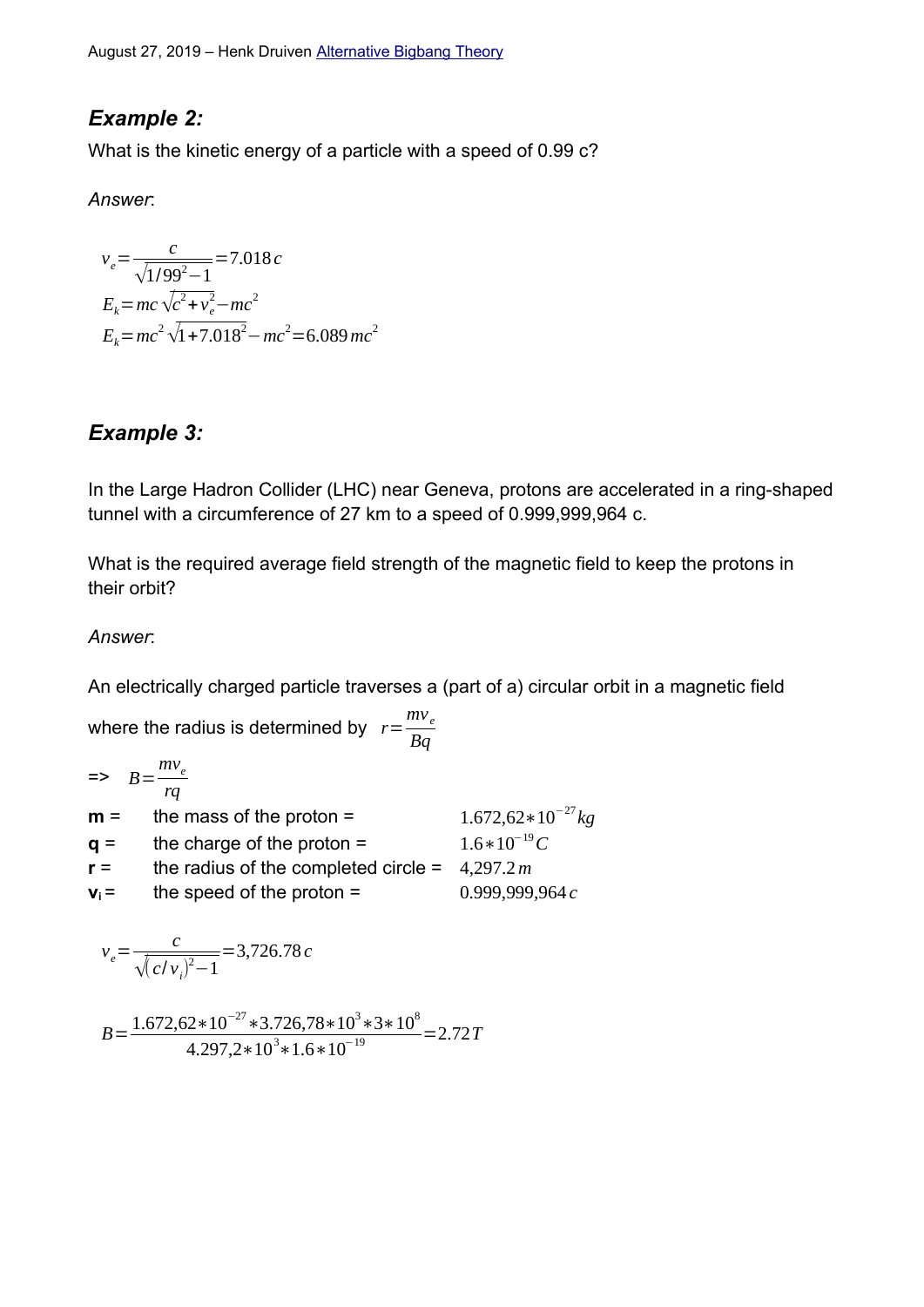## *Example 4:*

How large is the centrifugal force on a proton in the Large Hadron Collider (LHC) that must be compensated by the Lorentz force to keep the proton in its orbit. The LHC has a circumference of 27 km and the proton has a speed of 0.999.999.964 c.

#### *Answer:*

The outwardly directed force exerting a rotating mass m at a distance **r** from a center point is given by:

$$
F_m = \frac{mv_e^2}{r}
$$

| $1.672,62*10^{-27}$ kg |
|------------------------|
|                        |
| 0.999,999,964 $c$      |
|                        |

$$
v_e = \frac{c}{\sqrt{(c/v_i)^2 - 1}} = 3,726.78 c
$$
  

$$
F_m = \frac{1.672,62 * 10^{-27} * (3,726.78 c)^2}{4,297.2} = 4.865,4 * 10^{-7} N
$$

## *Example 5:*

With a spaceship, a clock with a constant acceleration is fired into space. An observer stays behind.

The clock is set at 00:00:00 at the time of departure.

The acceleration is  $1000 \, \text{m/s}^2$ .

According to the observer, at what distance from the observer does the ship reach a speed of 0.4 c and what shows the clock at that moment?

*Answer:*

$$
v_e = \frac{c}{\sqrt{(c/v_i)^2 - 1}} = 0.4364 \, c
$$

*t '* is what the clock shows.

$$
t' = \frac{v_e}{a} = \frac{0.4364 \, c}{1000} = 130,931 \, seconds = 36:22:11
$$
\n
$$
s = \frac{v_e * t'}{2} = \frac{a * t'}{2} = \frac{1000 * 130,930^2}{2} = 8.5714 * 10^{12} m = 8.5714 * 10^9 km = 28,571 light seconds
$$

which is almost equal to 8*light hour* .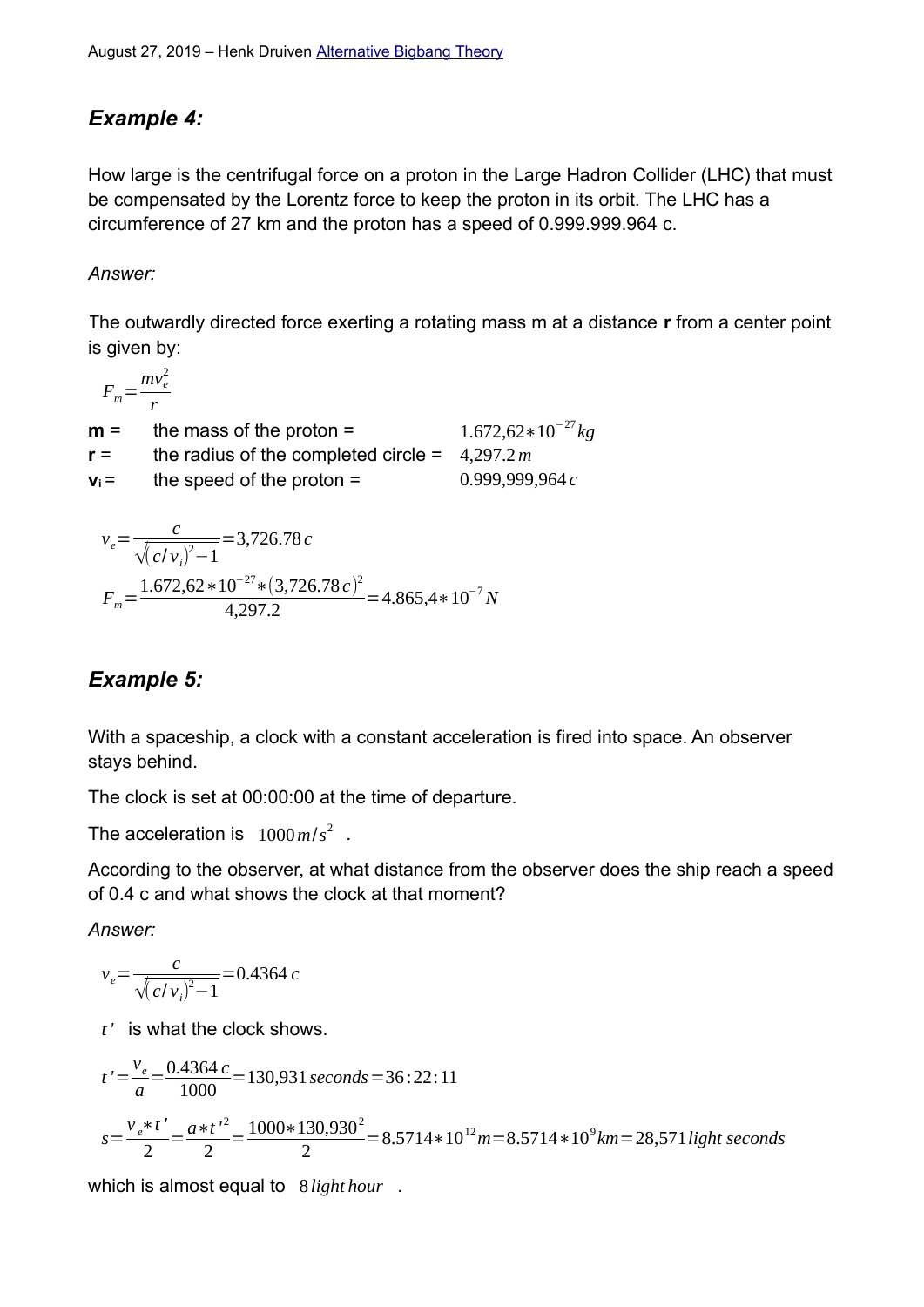## *Example 6:*

After a hundred years, how much is a clock ahead on a 100-meter-high tower compared to a clock on the ground?

*Answer:*

The acceleration on the surface of the earth (and at a hundred meters height) is  $\left| \,10\,m/s^2 \right|$  , which equals a time gradient per meter of 10*m*/(3∗10<sup>8</sup> *m*) <sup>2</sup>=1.1111∗10<sup>−</sup><sup>16</sup> *per meter* (one second equals  $3*10^8m$  ).

```
100 years is equal to 100∗365∗24∗3600 s=3.1536∗109
s
The time difference is
  height∗time gradient *100 years =100*1.1111 *10<sup>−16</sup> *3.1536*10<sup>9</sup>=35.04*10<sup>−6</sup> s
so just over 35µs .
```
## *Example 7:*

How much does a clock run relative to a clock on Earth and a satellite at a height of 20,000 km after one revolution?

#### *Answer:*

A clock at a certain height runs faster then a clock on earth.

A clock that moves relative to a clock on Earth is lagging behind.

The following applies to the acceleration due to the attraction of a mass:

$$
g(r) = \frac{GM}{r^2}
$$

The product of **G** and **M** is known to the earth with great accuracy.

For the earth applies:  $GM = 3.986 * 10^{14} m^3 s^{-2}$ 

For the satellite, the centrifugal force is equal to the attraction of the earth:

$$
\frac{mv_e^2}{R_s} = \frac{mGM}{R_s^2} \quad \Rightarrow \quad v_e = \sqrt{\frac{GM}{R_s}} = \sqrt{\frac{3.986 \times 10^{14}}{26.371 \times 10^6}} = 3.887.8 \,\text{ms}^{-1}
$$

The circumference of this circular orbit:  $\; C_s{=}2\pi r{=}2{*}3.1416{*}26.371{*}10^6{=}165.694{*}10^6m$ 

The time of a revolution:  $t' = \frac{165.694 * 10^6}{3.997.8}$  $\frac{3,8934 \times 10}{3,887.8}$  = 42,619 s = 11:50:19